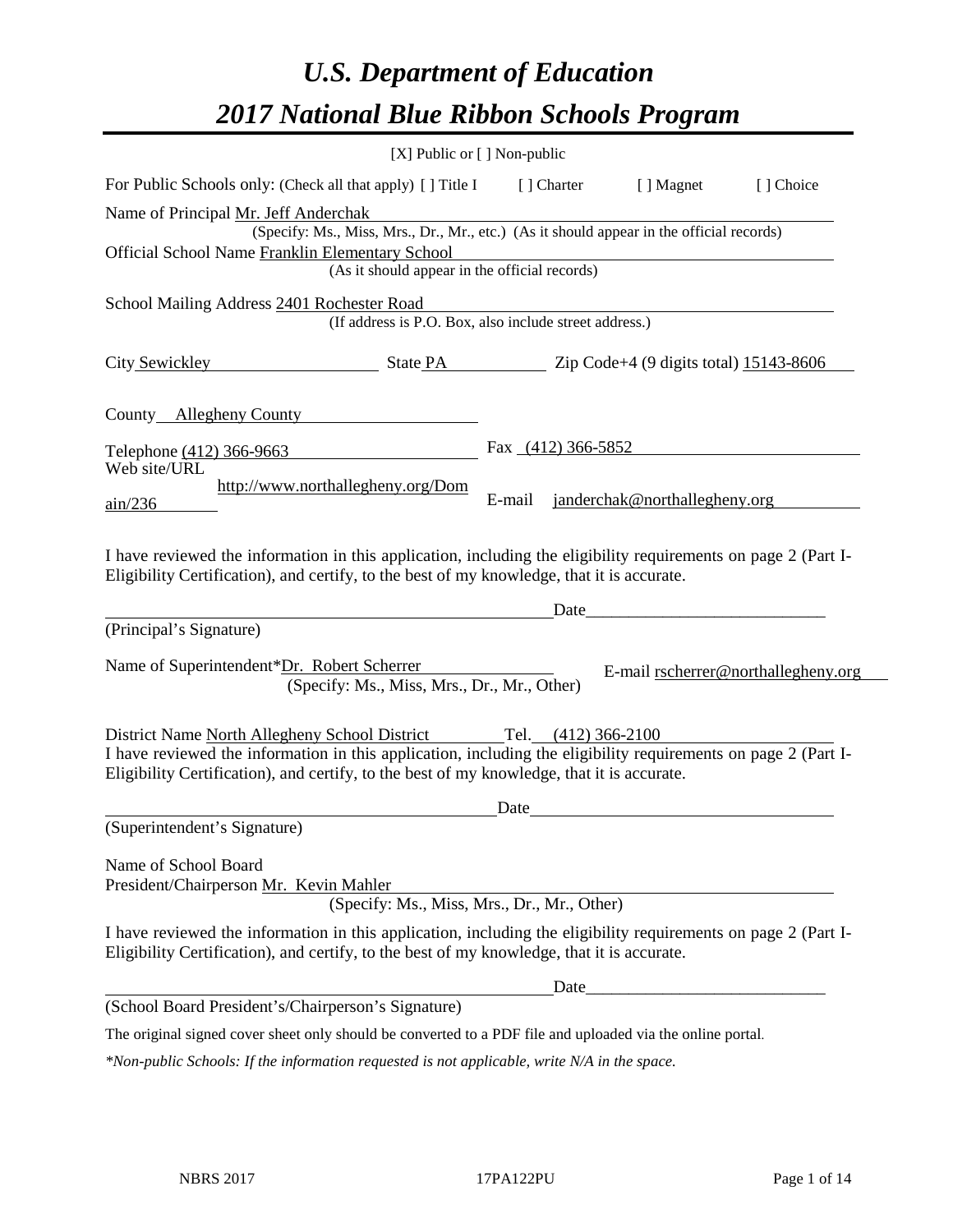The signatures on the first page of this application (cover page) certify that each of the statements below, concerning the school's eligibility and compliance with U.S. Department of Education and National Blue Ribbon Schools requirements, are true and correct.

- 1. The school configuration includes one or more of grades K-12. (Schools on the same campus with one principal, even a K-12 school, must apply as an entire school.)
- 2. All nominated public schools must meet the state's performance targets in reading (or English language arts) and mathematics and other academic indicators (i.e., attendance rate and graduation rate), for the all students group and all subgroups, including having participation rates of at least 95 percent using the most recent accountability results available for nomination.
- 3. To meet final eligibility, all nominated public schools must be certified by states prior to September 2017 in order to meet all eligibility requirements. Any status appeals must be resolved at least two weeks before the awards ceremony for the school to receive the award.
- 4. If the school includes grades 7 or higher, the school must have foreign language as a part of its curriculum.
- 5. The school has been in existence for five full years, that is, from at least September 2011 and each tested grade must have been part of the school for the past three years.
- 6. The nominated school has not received the National Blue Ribbon Schools award in the past five years: 2012, 2013, 2014, 2015, or 2016.
- 7. The nominated school has no history of testing irregularities, nor have charges of irregularities been brought against the school at the time of nomination. The U.S. Department of Education reserves the right to disqualify a school's application and/or rescind a school's award if irregularities are later discovered and proven by the state.
- 8. The nominated school has not been identified by the state as "persistently dangerous" within the last two years.
- 9. The nominated school or district is not refusing Office of Civil Rights (OCR) access to information necessary to investigate a civil rights complaint or to conduct a district-wide compliance review.
- 10. The OCR has not issued a violation letter of findings to the school district concluding that the nominated school or the district as a whole has violated one or more of the civil rights statutes. A violation letter of findings will not be considered outstanding if OCR has accepted a corrective action plan from the district to remedy the violation.
- 11. The U.S. Department of Justice does not have a pending suit alleging that the nominated school or the school district as a whole has violated one or more of the civil rights statutes or the Constitution's equal protection clause.
- 12. There are no findings of violations of the Individuals with Disabilities Education Act in a U.S. Department of Education monitoring report that apply to the school or school district in question; or if there are such findings, the state or district has corrected, or agreed to correct, the findings.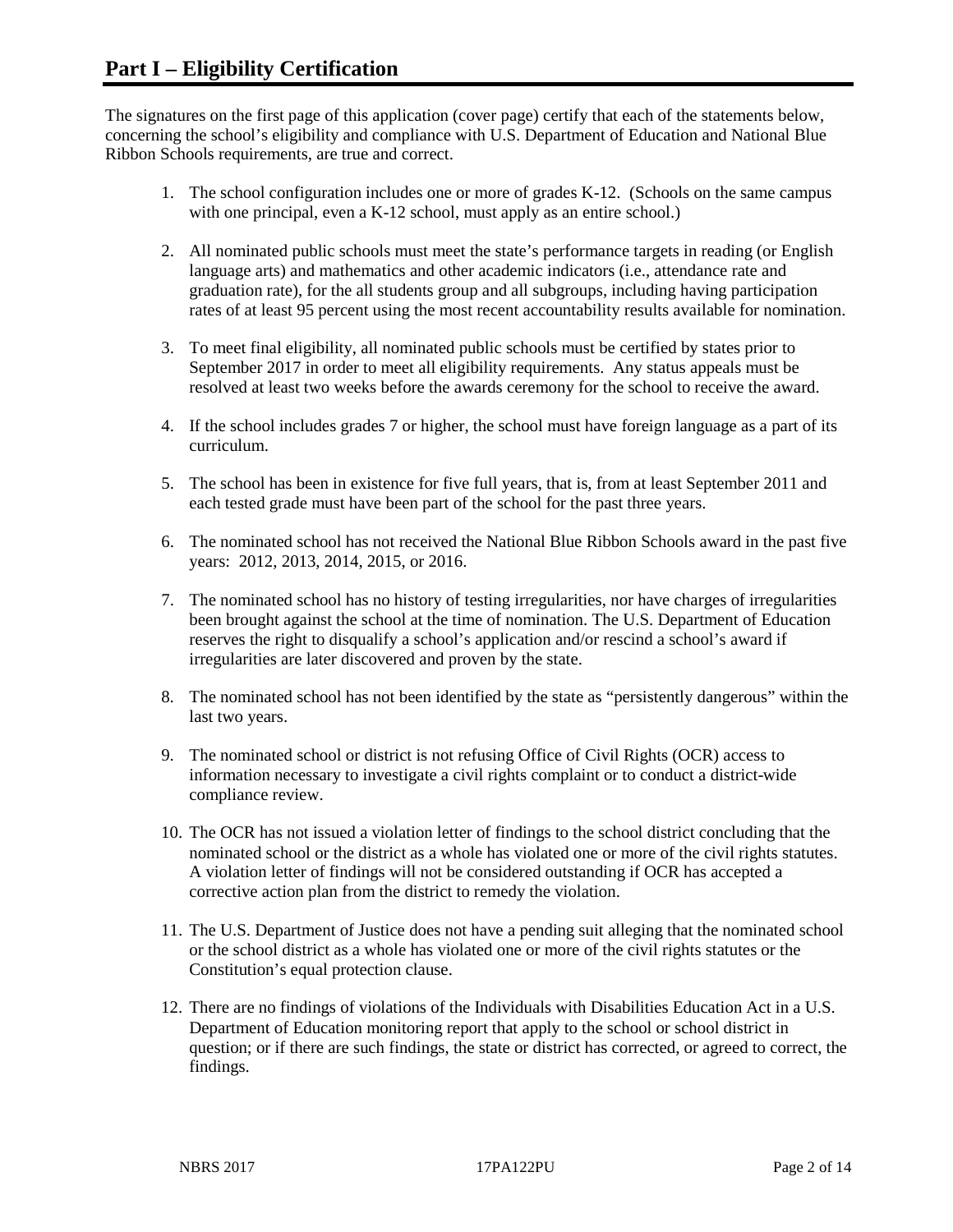#### **Data should be provided for the most recent school year (2016-2017) unless otherwise stated.**

#### **DISTRICT**

1. Number of schools in the district  $\overline{7}$  Elementary schools (includes K-8) (per district designation): 3 Middle/Junior high schools 2 High schools 0 K-12 schools

12 TOTAL

**SCHOOL** (To be completed by all schools)

- 2. Category that best describes the area where the school is located:
	- [] Urban or large central city [ ] Suburban with characteristics typical of an urban area [X] Suburban [ ] Small city or town in a rural area [ ] Rural
- 3. Number of students as of October 1, 2016 enrolled at each grade level or its equivalent in applying school:

| Grade                           | # of         | # of Females | <b>Grade Total</b> |
|---------------------------------|--------------|--------------|--------------------|
|                                 | <b>Males</b> |              |                    |
| <b>PreK</b>                     | 0            | $\theta$     | 0                  |
| $\mathbf K$                     | 24           | 24           | 48                 |
| 1                               | 33           | 29           | 62                 |
| 2                               | 35           | 28           | 63                 |
| 3                               | 26           | 35           | 61                 |
| 4                               | 41           | 29           | 70                 |
| 5                               | 40           | 36           | 76                 |
| 6                               | 0            | 0            | 0                  |
| 7                               | 0            | 0            | 0                  |
| 8                               | 0            | 0            | 0                  |
| 9                               | 0            | 0            | 0                  |
| 10                              | 0            | 0            | 0                  |
| 11                              | 0            | 0            | $\mathbf{\Omega}$  |
| 12 or higher                    | 0            | 0            | 0                  |
| <b>Total</b><br><b>Students</b> | 199          | 181          | 380                |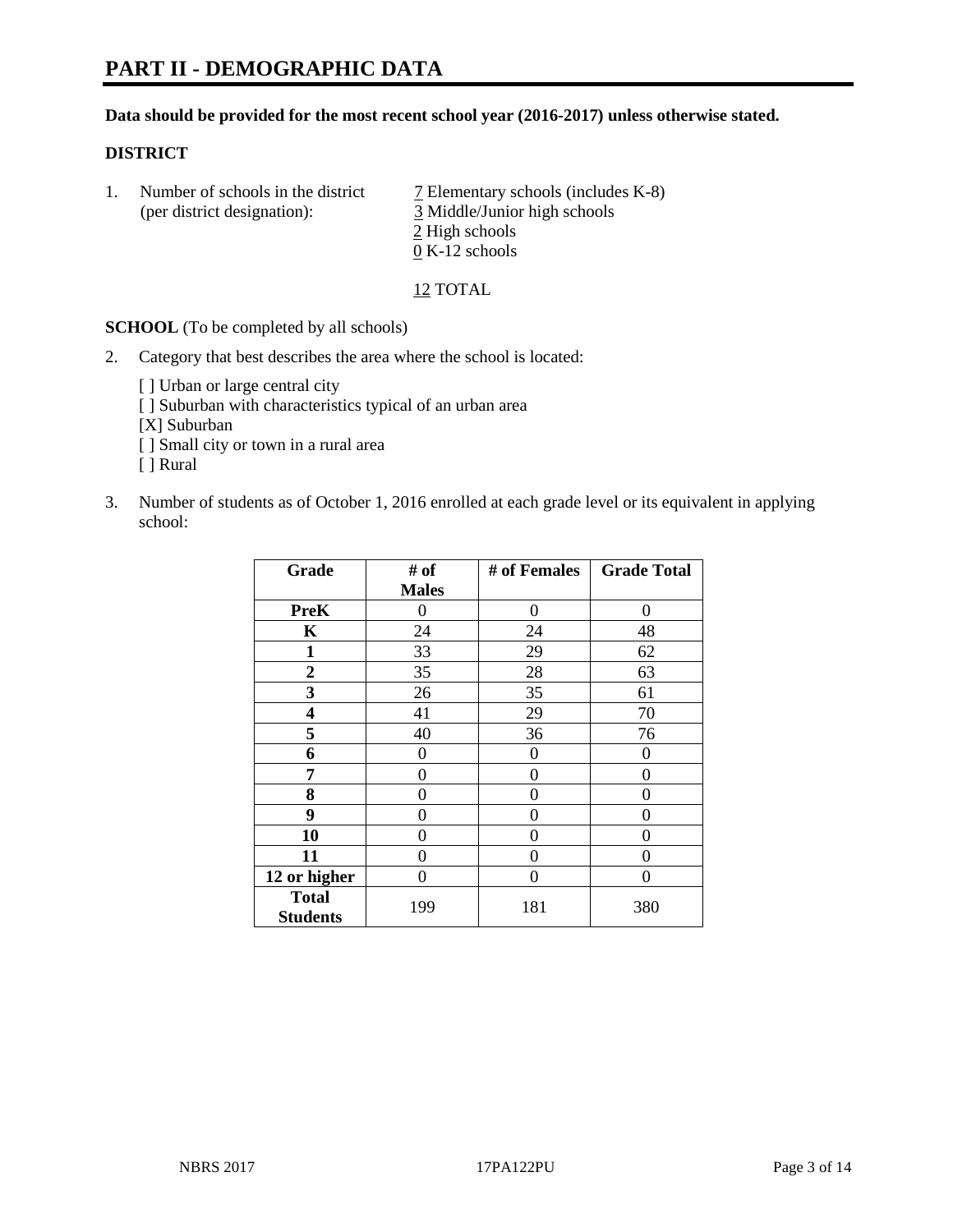the school: 34 % Asian

4. Racial/ethnic composition of  $\qquad \qquad \underline{0}$  % American Indian or Alaska Native 1 % Black or African American 0 % Hispanic or Latino 0 % Native Hawaiian or Other Pacific Islander 65 % White 0 % Two or more races **100 % Total**

(Only these seven standard categories should be used to report the racial/ethnic composition of your school. The Final Guidance on Maintaining, Collecting, and Reporting Racial and Ethnic Data to the U.S. Department of Education published in the October 19, 2007 *Federal Register* provides definitions for each of the seven categories.)

5. Student turnover, or mobility rate, during the 2015 – 2016 school year: 3%

This rate should be calculated using the grid below. The answer to (6) is the mobility rate.

| <b>Steps For Determining Mobility Rate</b>    | Answer |  |
|-----------------------------------------------|--------|--|
| (1) Number of students who transferred to     |        |  |
| the school after October 1, 2015 until the    | 4      |  |
| end of the 2015-2016 school year              |        |  |
| (2) Number of students who transferred        |        |  |
| from the school after October 1, 2015 until   | 6      |  |
| the end of the 2015-2016 school year          |        |  |
| (3) Total of all transferred students [sum of | 10     |  |
| rows $(1)$ and $(2)$ ]                        |        |  |
| (4) Total number of students in the school as | 379    |  |
| of October 1, 2015                            |        |  |
| $(5)$ Total transferred students in row $(3)$ | 0.026  |  |
| divided by total students in row (4)          |        |  |
| $(6)$ Amount in row $(5)$ multiplied by 100   | 3      |  |

6. English Language Learners (ELL) in the school:  $1\%$ 

1 Total number ELL

Specify each non-English language represented in the school (separate languages by commas): Mandarin Chinese; Hindi; Telagu; Spanish; Greek; Japanese; Vietnamese; Punjabi; Arabic

- 7. Students eligible for free/reduced-priced meals:  $1\%$ Total number students who qualify: 5
- 8. Students receiving special education services: 8 %

32 Total number of students served

Indicate below the number of students with disabilities according to conditions designated in the Individuals with Disabilities Education Act. Do not add additional conditions. It is possible that students may be classified in more than one condition.

| 3 Autism                              | $\underline{0}$ Orthopedic Impairment   |
|---------------------------------------|-----------------------------------------|
| 0 Deafness                            | 2 Other Health Impaired                 |
| 0 Deaf-Blindness                      | 7 Specific Learning Disability          |
| 0 Emotional Disturbance               | 17 Speech or Language Impairment        |
| 3 Hearing Impairment                  | 0 Traumatic Brain Injury                |
| 0 Mental Retardation                  | 0 Visual Impairment Including Blindness |
| $\underline{0}$ Multiple Disabilities | <b>0</b> Developmentally Delayed        |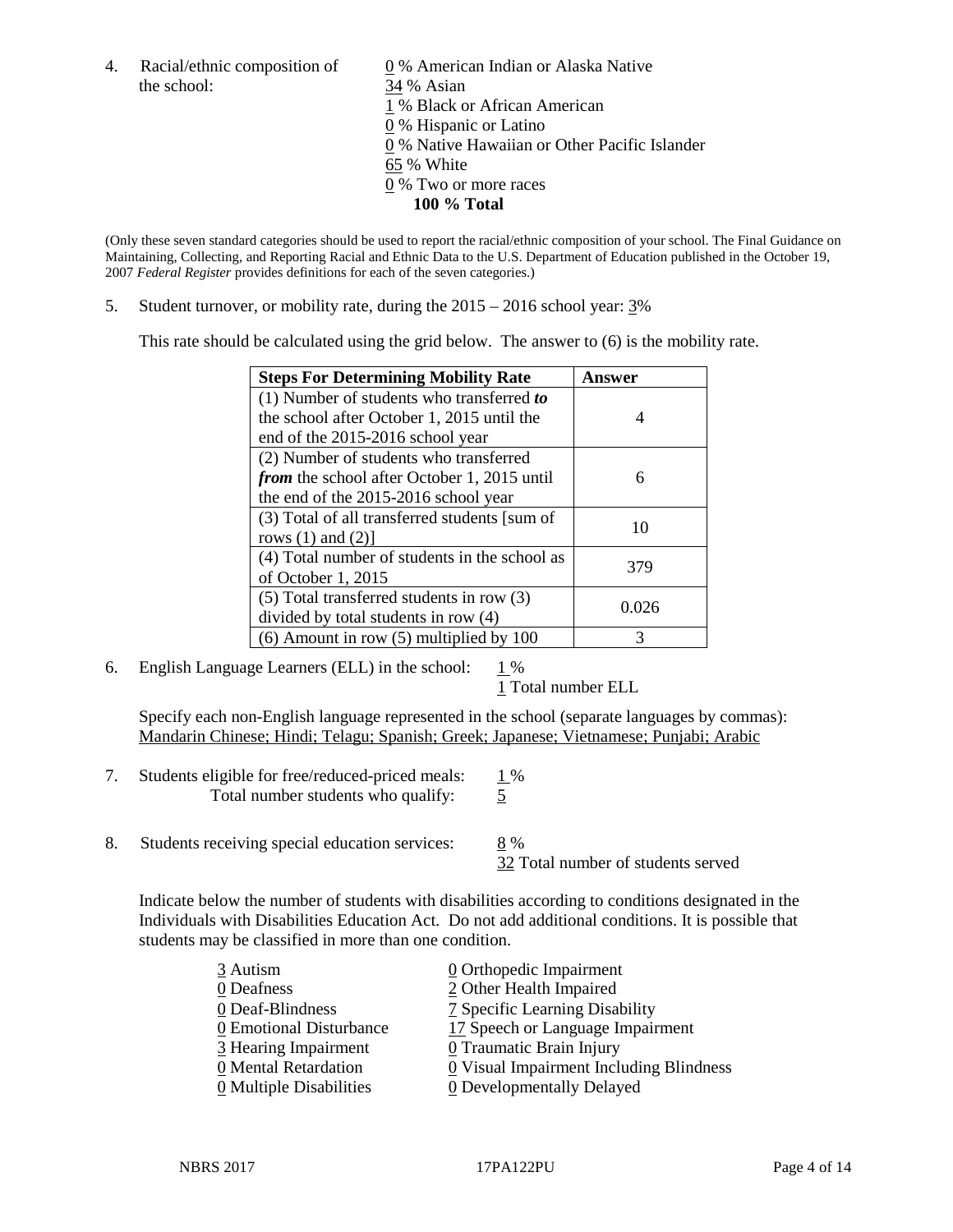- 9. Number of years the principal has been in her/his position at this school: 9
- 10. Use Full-Time Equivalents (FTEs), rounded to nearest whole numeral, to indicate the number of school staff in each of the categories below:

|                                        | <b>Number of Staff</b> |  |  |
|----------------------------------------|------------------------|--|--|
| Administrators                         |                        |  |  |
| Classroom teachers including those     |                        |  |  |
| teaching high school specialty         | 17                     |  |  |
| subjects                               |                        |  |  |
| Resource teachers/specialists/coaches  |                        |  |  |
| e.g., reading, math, science, special  | 11                     |  |  |
| education, enrichment, technology,     |                        |  |  |
| art, music, physical education, etc.   |                        |  |  |
| Paraprofessionals under the            |                        |  |  |
| supervision of a licensed professional | 8                      |  |  |
| supporting single, group, or classroom |                        |  |  |
| students.                              |                        |  |  |
| Student support personnel              |                        |  |  |
| e.g., guidance counselors, behavior    |                        |  |  |
| interventionists, mental/physical      |                        |  |  |
| health service providers,              |                        |  |  |
| psychologists, family engagement       |                        |  |  |
| liaisons, career/college attainment    |                        |  |  |
| coaches, etc.                          |                        |  |  |

- 11. Average student-classroom teacher ratio, that is, the number of students in the school divided by the FTE of classroom teachers, e.g., 22:1 22:1
- 12. Show daily student attendance rates. Only high schools need to supply yearly graduation rates.

| <b>Required Information</b> | 2015-2016 | 2014-2015 | 2013-2014 | 2012-2013 |     |
|-----------------------------|-----------|-----------|-----------|-----------|-----|
| Daily student attendance    | ว7%       | 97%       | 97%       | ን7%       | 96% |
| High school graduation rate | 0%        | 0%        | 0%        | 9%        | 0%  |

#### 13. **For high schools only, that is, schools ending in grade 12 or higher.**

Show percentages to indicate the post-secondary status of students who graduated in Spring 2016.

| <b>Post-Secondary Status</b>                  |    |
|-----------------------------------------------|----|
| Graduating class size                         |    |
| Enrolled in a 4-year college or university    | 0% |
| Enrolled in a community college               | 0% |
| Enrolled in career/technical training program | 0% |
| Found employment                              | 0% |
| Joined the military or other public service   | 0% |
| )ther                                         |    |

14. Indicate whether your school has previously received a National Blue Ribbon Schools award.  $Yes$  No  $X$ 

If yes, select the year in which your school received the award.

15. In a couple of sentences, provide the school's mission or vision statement.

It is our mission to prepare all students for success in a changing world.

16. **For public schools only**, if the school is a magnet, charter, or choice school, explain how students are chosen to attend.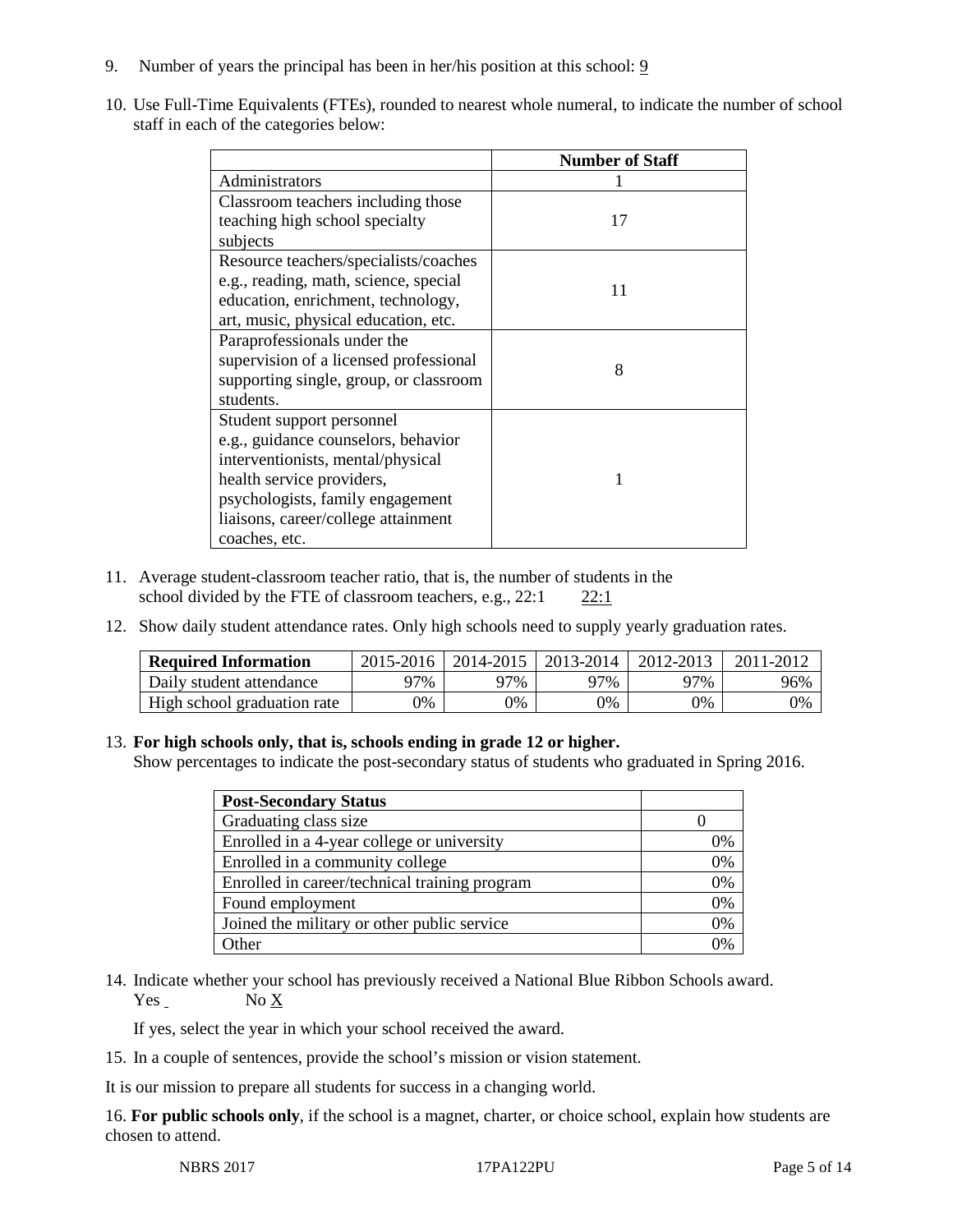# **PART III – SUMMARY**

Located in Franklin Park Borough, which, in 2016, was ranked by WalletHub as the most desirable city in which to live in Pennsylvania, Franklin Elementary School is one of seven elementary schools in the North Allegheny School District. Originally constructed in 1936 to serve a rural community, the school has undergone several renovation projects in its 81 year existence to evolve with the changing community. Franklin Park Borough has blossomed into a desirable suburban community given the strength of the school system, property values, its development possibilities and location. The area attracts many professionals (doctors, lawyers, software engineers, investment bankers, scientists/researchers, professors, just to name a few) that work for large firms/corporations/universities in the city of Pittsburgh. Franklin parents are highly educated individuals whose value for education drives them to partner with the school to ensure a rich and meaningful experience for their children. Additionally, Franklin is the most culturally diverse elementary school in our district, with nearly 40% of our students coming from an Asian or Indian background. Our diverse community helps to create a culture of acceptance, respect, and understanding in our schoolhouse in which we embrace the uniqueness of our students/families and expand our perspectives by learning with and through others in our neighborhood.

Just this year, Franklin Elementary School has received the following accolades:

1) We were ranked the #1 elementary school in Pennsylvania based on School Performance Profile (SPP) score, which was 99.8.

2) Niche.com ranked Franklin as the #2 school in the Pittsburgh area, #25 in the state of Pennsylvania, and #67 in America.

3) Niche.com ranked Franklin teachers are the #18 Best Teachers in America.

At Franklin, however, we know that a school's greatness is measured in a wide variety of ways, many of which are not quantifiable. Our school mantra, "At Franklin, we do our best every day and in every way" is the guiding principle that keeps all stakeholders focused on being positive citizens that are committed to personal growth everyday.

As a staff this year, we have been focusing our professional development efforts on the growth mindset. More specifically, we have become enamored with the idea/concept of "grit." We know that individuals with deep passion and long range perseverance will remain steadfast to their commitment to completing a task, solving a problem, overcoming all obstacles. We are working deliberately to establish a school environment that cultivates grit in our students, staff, and parents. This concept has guided our professional development at the building level and will continue to be our guiding light in the future.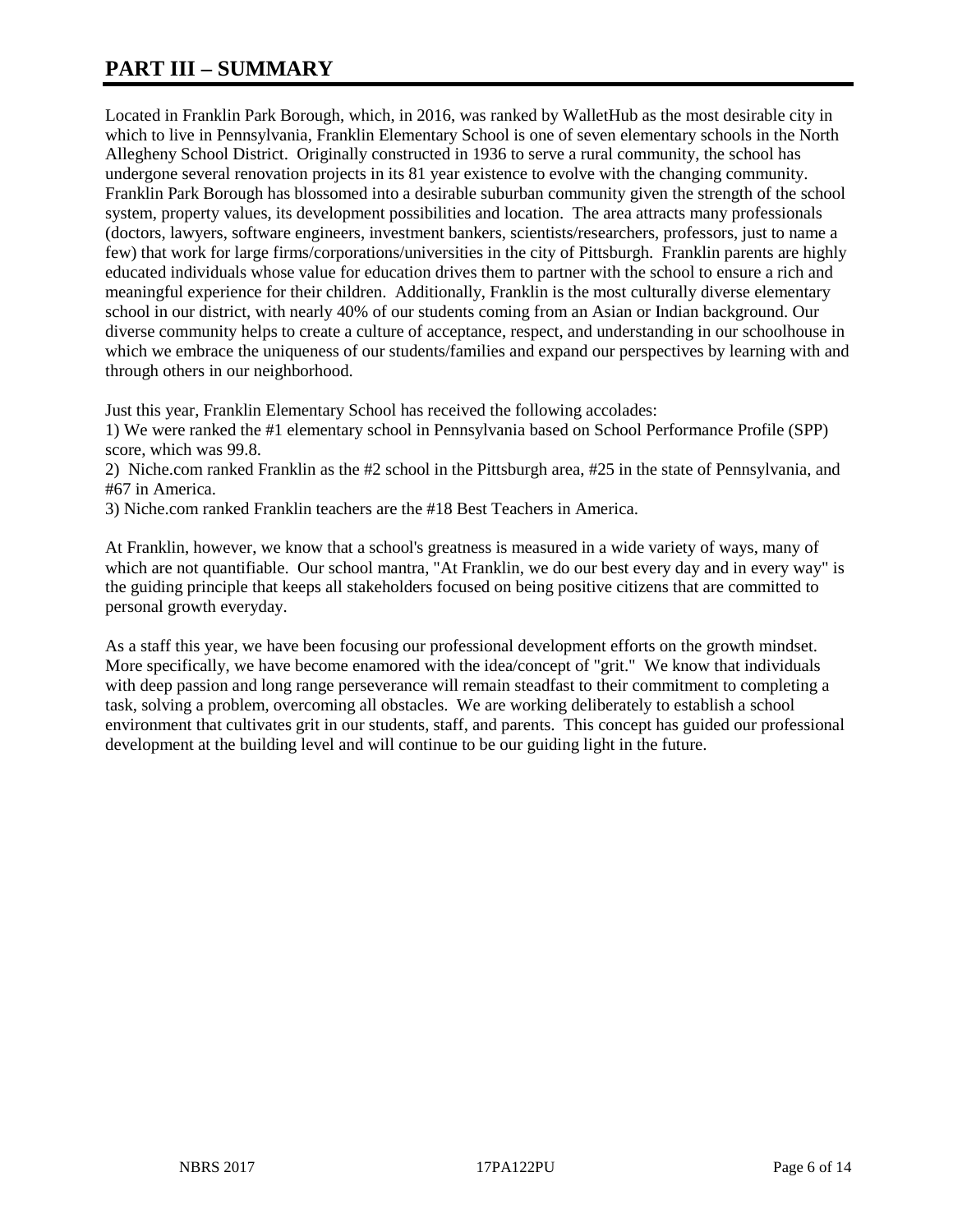# **1. Core Curriculum:**

The North Allegheny English-Language Arts program emphasizes explicit, systematic instruction in the areas of phonemic awareness, phonics, vocabulary, fluency, comprehension, writing, listening, speaking, grammar, and spelling. The foundation of the program is high-quality children's literature and informational texts which expose students to a variety of genres. The program prioritizes and sequences essential skills and strategies into a clear, organized model for instruction. The program provides ample practice and application of these skills, using a variety of meaningful tools and activities suited to different types of learners and classroom settings to reinforce instruction and learning. The writing component of this program is rich and includes a variety of assignments where students will have the opportunity to practice and enhance their writing skills. The assessment program includes both formal and informal assessments to ensure mastery or diagnosis of reading difficulties throughout the year.

The North Allegheny School District provides a sequential mathematics curriculum for all students, kindergarten through twelfth grade. Mathematics education in the District is based on standards at each grade level. Established by the National Council of Teachers of Mathematics and the Pennsylvania Department of Education, these Standards specify what students need to know and how they will apply such knowledge.

As implemented by the teachers, the District's Math Standards reflect the increasingly rigorous competencies that students are expected to achieve and demonstrate as they progress through school. These competencies include understanding of mathematical concepts, facility in problem-solving, capacity to make connections among mathematical ideas and other areas of knowledge, fluency in communication via mathematical symbols and conventional language, proficiency in mathematical reasoning, dexterity in the mathematical analysis of data, and mastery of basic computation skills.

The achievement of these competencies requires more than textual or technological resources. It requires prolonged and sustained interaction between teachers and students. Only through such interaction can curricular materials become meaningful. The role of the teachers in mathematics instruction is crucial as they are the ones who help the students to understand not simply how but why mathematics works.

The 2010 science department curriculum review identified some changes that will be phased in to the NASD elementary science program through the 2014-15 school year. The goals for all elementary students are not just to teach science content, but to develop scientific literacy that will stay with them throughout their education at NA and beyond. In particular, elementary students will be given the opportunity to be exposed to the following skill sets:

- A) An emphasis on developing science process skills
- B) Activities that emphasize inquiry-based learning
- C) Developing skills of prediction and application
- D) Cultivating learning through the students' own natural curiosity
- E) Learning discipline-specific content as outlined below, by grade level

In the North Allegheny School District, social studies education is a vital component of a well-rounded educational experience. It prepares students to function successfully in an increasingly expanded global community. It is also the primary medium through which students are prepared to become capable, responsible citizens who are willing to meaningfully participate in the nation's democracy, and to contribute to its multicultural society.

To assist students in becoming the best and most informed citizens that they can be, the North Allegheny School District provides a comprehensive social studies curriculum for all students, kindergarten through twelfth grade. The curriculum includes elements from the Social Sciences and the four strands of social studies, namely: Civics and Government; Economics; History; and Geography.

NBRS 2017 **17PA122PU** Page 7 of 14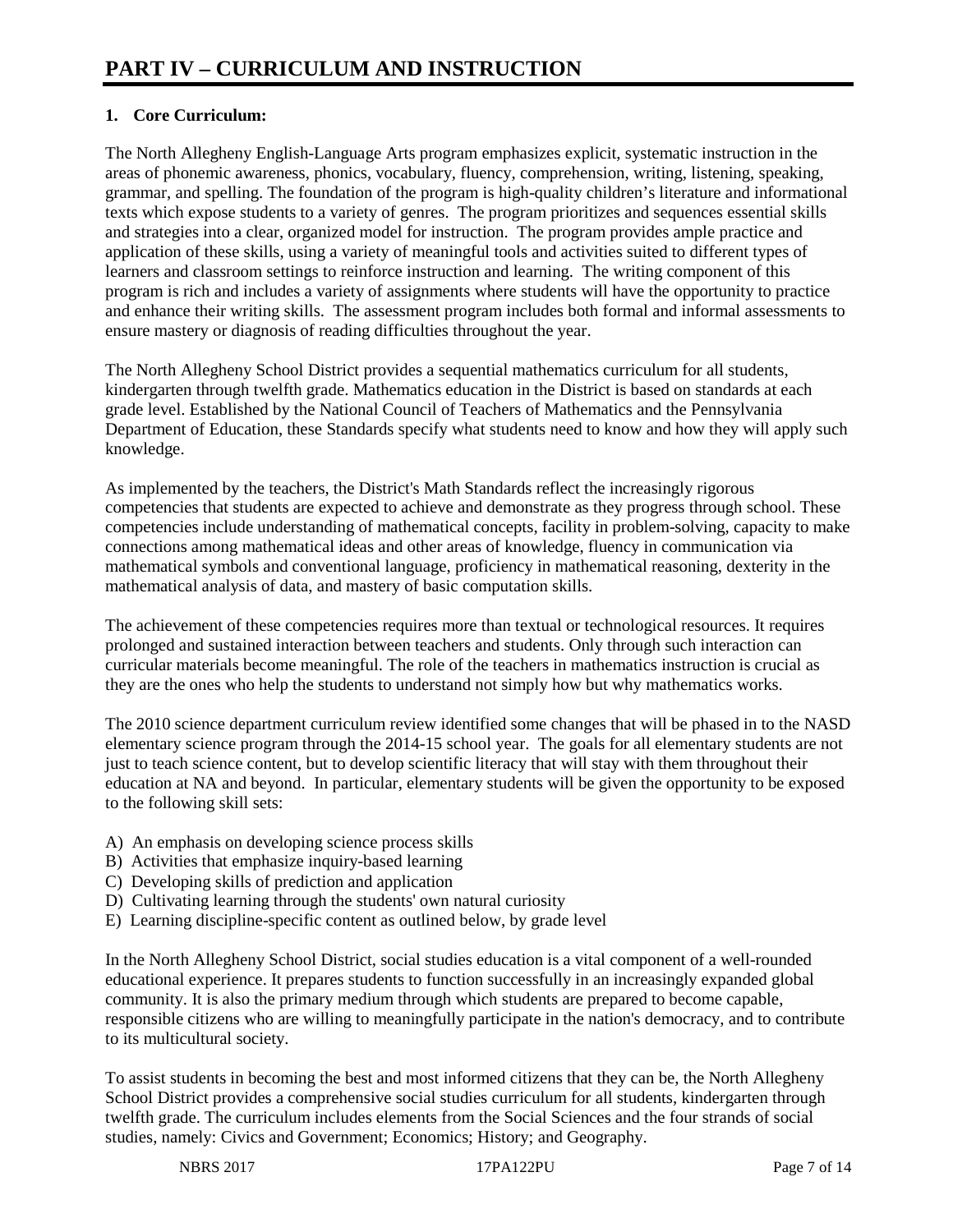A quality education in social studies is essential to all students. This education helps to develop in students an understanding and appreciation of the experiences of the past, the realities of the present, and the possibilities for the future. Through inquiry-based learning, problem solving, analytical thinking, reasoned decision-making, and utilization of technology, students are provided with the skills necessary to live and compete effectively in a global community.

### **2. Other Curriculum Areas:**

At Franklin, we are committed to the whole child. While our academics are rich and rigorous, we work deliberately to infuse the arts into each child's daily life. All students in Grades K-5 receive weekly instruction in what we refer to as "special areas" ~ physical education, art, music, and library. This instruction is provided by a certified teacher with a specialization in each particular field. Each special area has a robust, systemic curriculum that is developmentally based and student centered. Students in Grades 1 -5 receive 45 minutes of special area per day; kindergarten receives 30 minutes per day. Additionally, we have what we call Integrated Arts (IA). Integrated Arts occurs on Mondays and provides students an extra 60 minutes of instruction in the "specials." IA time is used to "integrate" the special areas/arts with general education curriculum. These integrated activities are related to a building theme. This year's theme is, "The Franklin Zoo." Accordingly, activities provided to students during this time focus on animals, zoos, etc.

The general music curriculum is a creative and active learning experience in which all K-5 students participate. Centered around an understanding and use at different levels of rhythm, melody, harmony, form, timber, and creativity, the music curriculum incorporates a wide variety of teaching techniques and approaches drawn from the Gordon Music Learning Theory, Dalcroze Eurhythmics, Kodaly Method, and the Orff approach. The book series Game Plan creatively ties these methods together in a grade by grade plan that provides instructional consistency while fostering individual creativity. Students are exposed to musical literature, historical context, and cultural diversity through singing, instrumentation, and movement. The music department also offers orchestra instruction starting in Grade 3, band instruction starting in Grade 4, and chorus instruction starting in Grade 4. Presently, Franklin Elementary has over 100 students in the orchestra program, over 60 students in the band program, and nearly 150 students in the Choral program.

The goal of the physical education program is to provide students with the knowledge and skills to value and apply physical activity and its benefits for a lifetime. Through active participation in movement and sport, students foster an appreciation for personal fitness and other social skills vital to becoming healthy, productive members of the community. Each lesson is carefully designed to maximize the amount of time students are engaged in moderate to vigorous physical activity. Lesson design can include creative movement, adventure education, individual activities, aerobic endurance, muscular fitness, and team sports. Students also acquire the skills and knowledge necessary to address health concerns at various stages of development. By connecting academic content to real-life scenarios, students understand the impact of personal choice and external factors on individual health and the overall health of the community.

The elementary art program develops the foundational understanding and skills in the visual arts. Students practice artistic activities that develop creative strategies, skills, and habits of mind. This work supports design literacy in the language of visual composition and expression. Through the art curriculum, students acquire procedural knowledge, skill, and craftsmanship through the art making process; develop an understanding of the meaning and purpose of visual art; explore our rich and diverse historical and cultural heritage through the study of visual art; and develop aesthetic judgment that supports the making and understanding of rich meaning in art.

Our library program is designed to ensure that all students and staff become effective users of ideas and information in the technology driven global community of the 21st century. The school library provides access to information in various print and digital formats, functioning as an integral part of the total curriculum. Students develop an appreciation for literature, demonstrate effective information literacy skills, employ critical thinking, problem solving, and decision making skills, and access a variety of technological resources. The school librarian, working collaboratively with students, teachers, administrators, and the community, provides instructional experiences while assuming an essential role in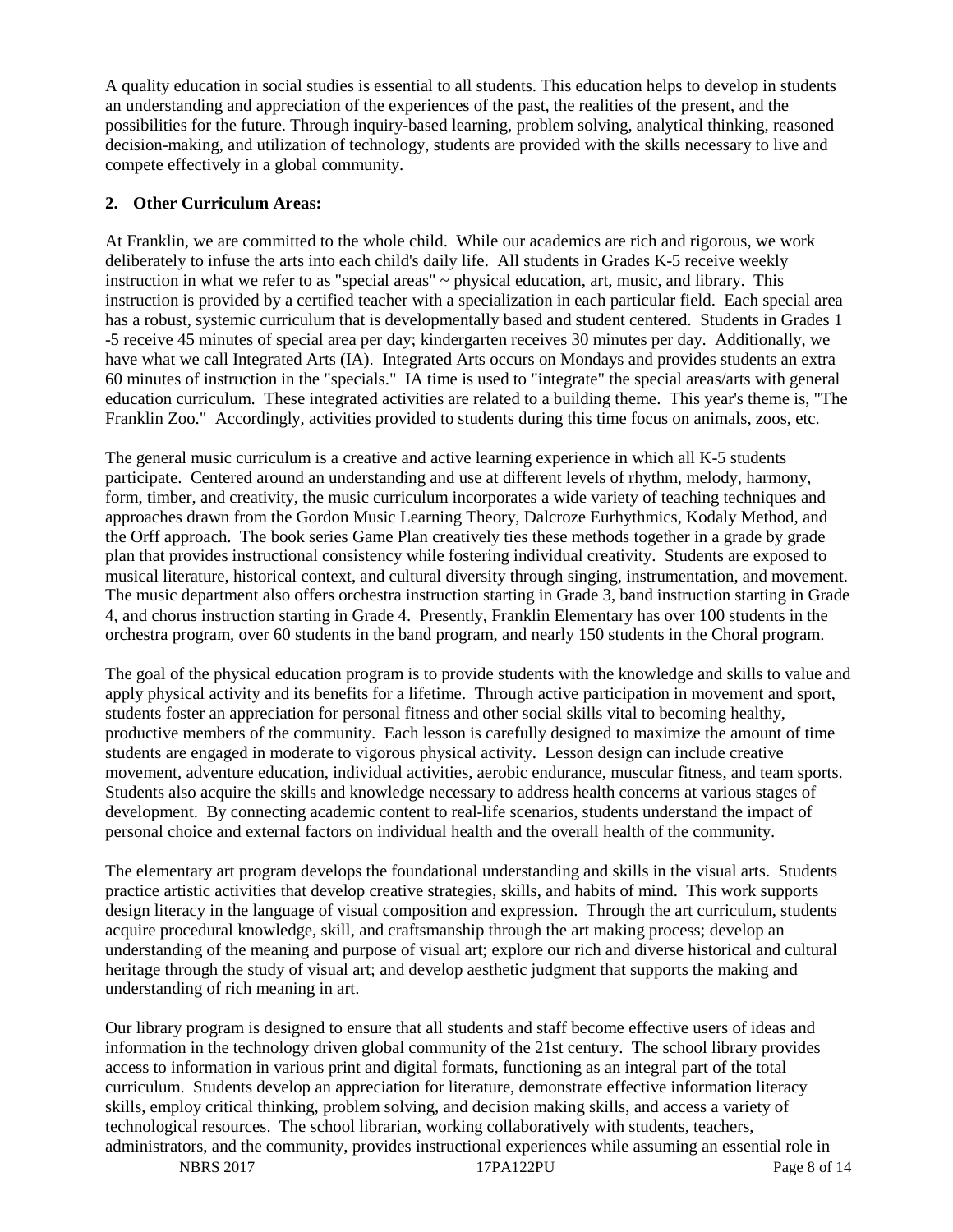the learning process.

Our special area teachers are also utilized to support students' growth and progress in the general education curriculum. When our special are teachers have unassigned time (that is, time that is not scheduled for direct instruction or their contractual planning/prep time), they push into classrooms to support targeted students. This could be leading a "center," reading with a small group of students, providing math support, etc.

Franklin has access to a "Technology Integrator" for 2.5 days per week (50%). This teaching professional provides professional development, individualized support, and teaching assistance to the staff. A coteaching model is most often utilized in which the Tech Integrator and classroom teacher co-facilitate lessons that infuse technology into the instructional design. From green screen projects to movie trailors to breakout boxes, the Tech Integrator continues to lead the way. The Tech Integrator is also a critical player in our 1:1 technology initiative. This initiative, called Focus 2020, is a 5 year plan in which all students will be issued an individual device (iPad or PC) as a learning tool. The initial steps in this plan have focused on teacher training/professional development.

At Franklin, we believe that quality school counseling programs can have a powerful impact on student achievement and contribute significantly to school initiatives. Our school counseling program is a collaborative effort benefitting students, parents, teachers, administrators, and the overall community. Our school counseling program is an integral part of the students' daily educational environment. Our School Counselor uses her expertise to provide counseling, instruction, consultation, prevention, and intervention services to support the school's mission and to enhance the learning process and assist students in making informed positive choices.

#### **3. Instructional Methods, Interventions, and Assessments:**

Recently, our school completed a book study of the book "The Art and Science of Teaching" by Dr. Marzano. Through this book study, we focused our efforts on communicating learning goals, helping student effectively interact with knowledge, establishing effective relationships, and engaging students. The fruits of our past labor are being fully realized in the present time. A visit into a Franklin classroom finds students actively engaged (minds-on and hands-on) in meaningful learning activities that are differentiated to meet individual needs. Teachers act not as the sage on stage, but rather, as the guide on the side who facilitate learning. Formative and summative assessments help educators to make data-driven decisions regarding instructional design and pacing.

Differentiated instruction has become the norm at Franklin. While we are not in full implementation of the Multi-Tiered System of Support (MTSS), which will occur in the 2017-2018 school year, we are focusing on differentiated core instruction that occurs in the general education classroom. Teachers use guided reading, flexible grouping, and center activities to provide tiered and targeted instruction to students. Building specialists provide both pull-out and push-in support for students.

Our Elementary Student Assistance Program (ESAP) is the process we utilize with the goal of maximizing students' success by reviewing information, formulating plans for intervention, and monitoring student progress. This is a success-oriented course of action that uses specific intervention strategies to identify and address barriers to learning, such as academic, medical, social, behavioral, and/or attendance concerns. This program includes an ESAP teacher (essentially an "interventionist") with the flexibility in her schedule to meet with students as an additional intervention possibility. This individual provides both remediation and enrichment to students in any and all content areas.

Data collected through DIBELS, curriculum-based assessments, and standardized tests (Iowa Test of Basic Skills, CogAT, and PSSA) help to identify students who qualify for remediation and enrichment within the building. Beyond the differentiated instruction provided in the classroom, we offer a continuum of support services aimed at meeting each child's needs.

NBRS 2017 **17PA122PU** Page 9 of 14 PSSA data shows that students at Franklin are achieving at extraordinary rates. Last year, 95% of students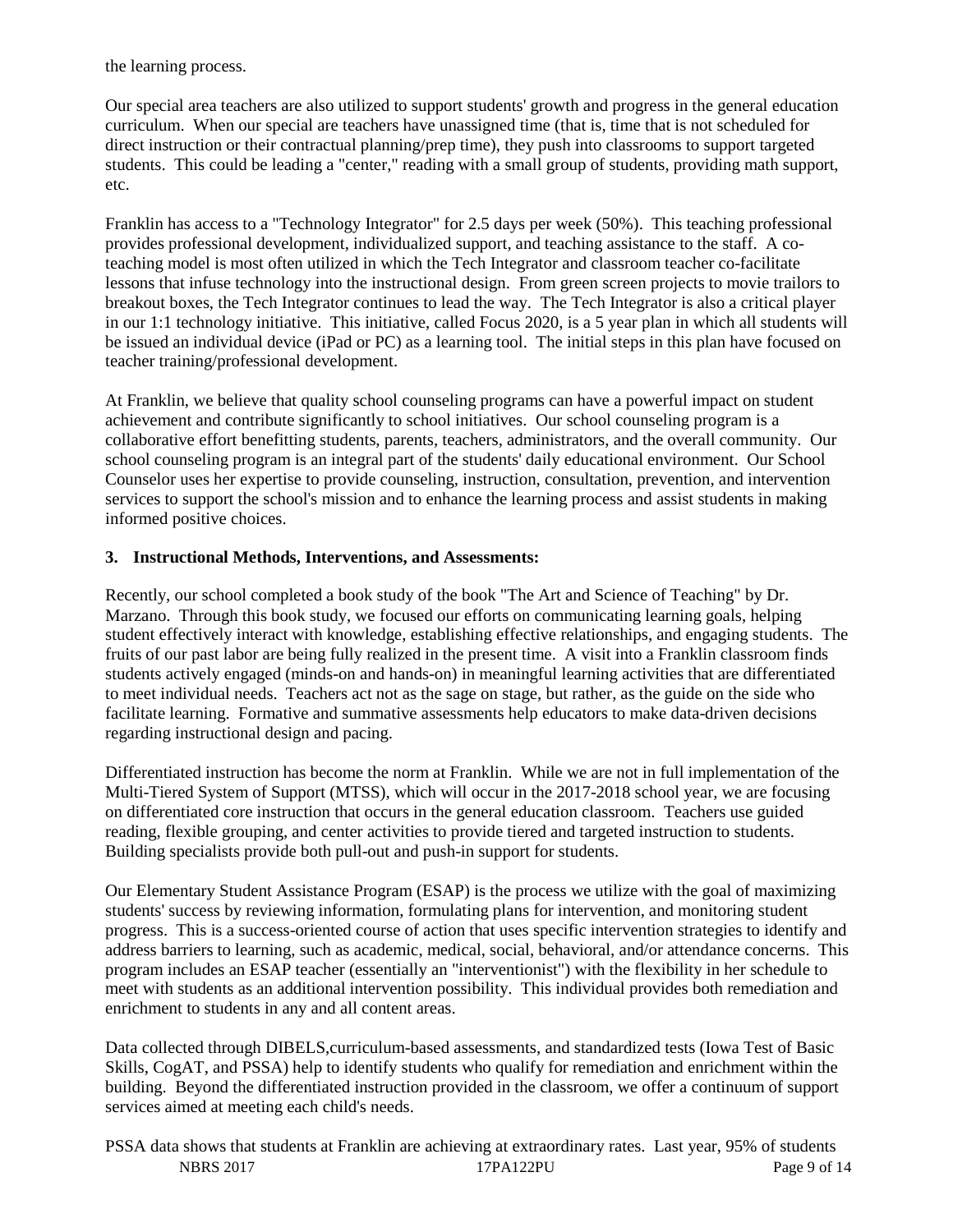in grades 3-5 were Proficient or Advanced on the PSSA ELA, while, 88% were Proficient or Advanced on the PSSA Math. Scores at all grade levels at Franklin exceeded our District average and far exceeded the State average. PVAAS data shows great growth in Grades 4 and 5, with all teachers in both grade levels performing in the Dark Blue, Light Blue, or Green performance levels; which is to say that there is evidence that the teachers' group of students met or exceeded the standard for PA Academic Growth. Although our student achievement indicators are extremely high, we continue to analyze all available data to continually refine our practices to maximize our success and student growth. In March 2017, the Franklin principal met individually with a member of the State's PVAAS Core Team to more closely examine Franklin's growth measures. The team member was so impressed by our results, action plans, and articulation that she asked the principal if he would be willing to share our story with others at the state level.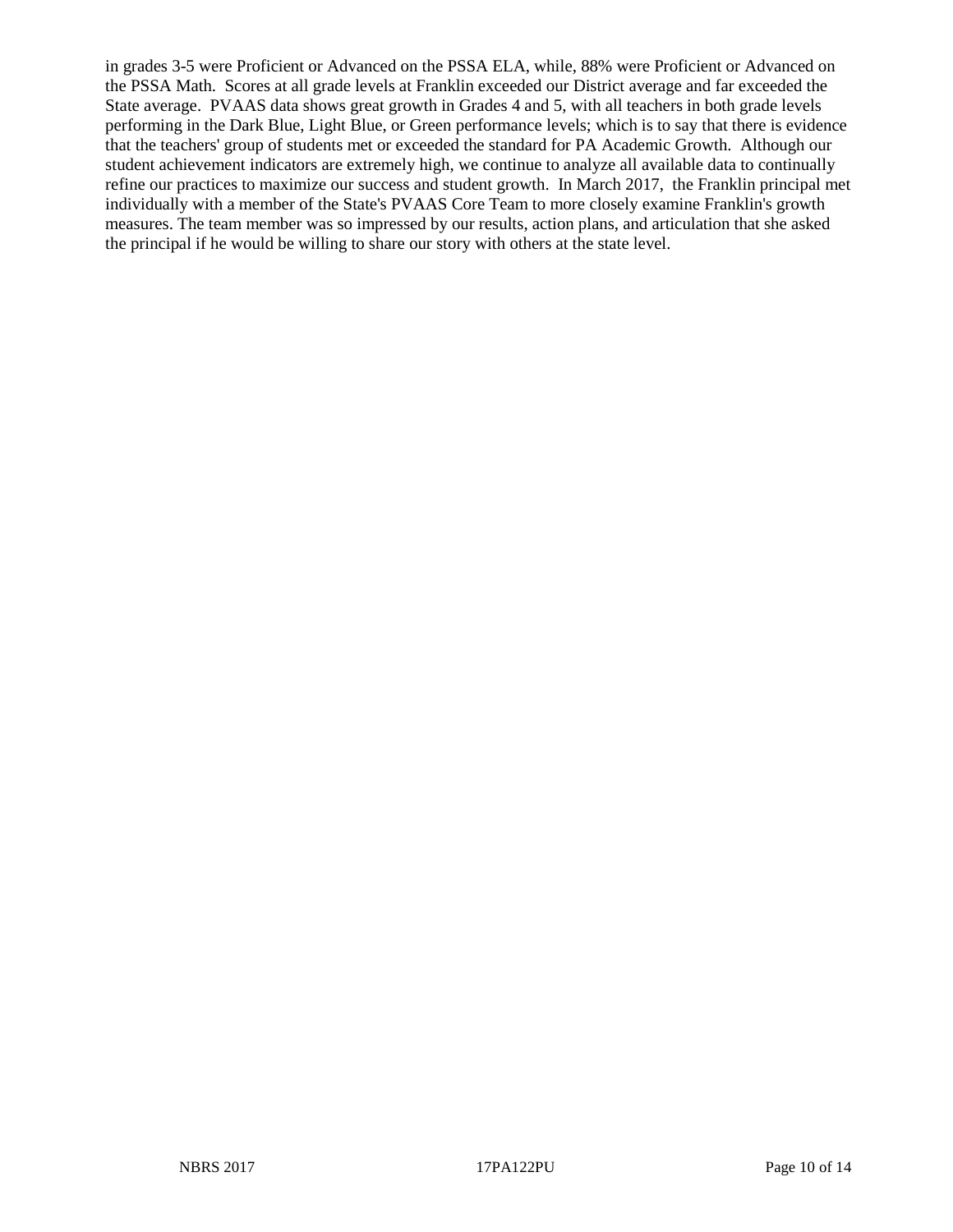# **1. School Climate/Culture:**

The school's motto ~"At Franklin, we do our best every day and in every way," serves as the galvanizing force that guides everything we do. We strive to do our best, individually and collectively, at everything within our control. Students are encouraged not just to do their best academically, but to do their best in all areas; we strive to be the best students, the best artists, the best musicians, the best friends that they can be at all times. Students and staff are reminded that they don't have to "be" the best, but rather, they have to "do" their best. The momentum we achieve when everyone in the school community is committed to doing his/her best is unstoppable and permeates all components of the learning environment. Students are motivated by seeing the teachers and staff continually push themselves to their limits, parents are then inspired by the internal drive of their children to grow and progress, and the principal is moved by the collective power of an entire community of learners dedicated to putting our best foot forward.

Staff at Franklin know that the principal operates an "open door" policy which promotes open dialogue. It is during these communication sessions that we can develop specific action plans to support staff as needed. Staff members are encouraged to attend professional development sessions offered by the district and/or seminars and conferences outside of the district to advance their personal growth. When teachers attend outside conferences or seminars, they share their learning with all Franklin staff upon their return. Professional Learning Community (PLC) meetings are also utilized as a vehicle to offer support and professional development to staff on an ongoing basis. At Franklin, we recognize that we learn best with and through others; to that end, staff members open share ideas, strategies, interventions that they have found to be effective with colleagues. This supportive network of teachers helping teachers is empowering and adds to the collaborative, family-like culture within our school.

Our school's Bully Prevention Program is the basis on which our positive environment is built. Annually, we have a kick-off Bully Prevention Program assembly/event that refocuses our school on being good citizens and supporting a positive environment. We then identify monthly themes (honestly, responsibility, fairness, etc.) around which teachers design specific classroom lessons and construct class meetings. Students who are "caught being good" are rewarded by receiving a "PAW" that indicates the were observed positively demonstrating the monthly theme. These PAWS are collected on a bulletin board for all to see, and at the end of each month a student from each grade level is randomly selected to receive a very special reward.

Last year, the North Allegheny School District administered a School Climate survey to students, staff, and parents for the first time in recent history. The results/responses from the survey from all Franklin stakeholders were overwhelmingly positive with regard to the school environment, student engagement, and safety. In fact, Franklin received perfect scores/marks in many categories. These results were not surprising to us; they simply reiterated that which we already know: that Franklin is a safe, positive, collaborative, student-centered, and supportive learning environment with high expectations. From this School Climate Survey, we identified areas in which we would like to improve and established actionable goals. One goal was to improve the frequency of positive communication provided to parents. To that end, the Principal implemented a Positive Communication Incentive Program. To date, we have logged over 500 examples of unsolicited positive communication provided by Franklin staff to Franklin parents.

## **2. Engaging Families and Community:**

The strength of Franklin Elementary School truly is the people involved in the school community. We enjoy an incredibly strong home-school connection that is the foundation from which our school success is built. Our Parent-Faculty Association (PFA), which boasts nearly 100% participation, is an active group that has a daily presence in our schoolhouse. From Franklin Mart to Muffins With Mom/Donuts With Dad to parent volunteers in the classroom to the donation of 8 Promethean Boards in our classrooms, the PFA plays a critical role in enhancing the school experience for the school community.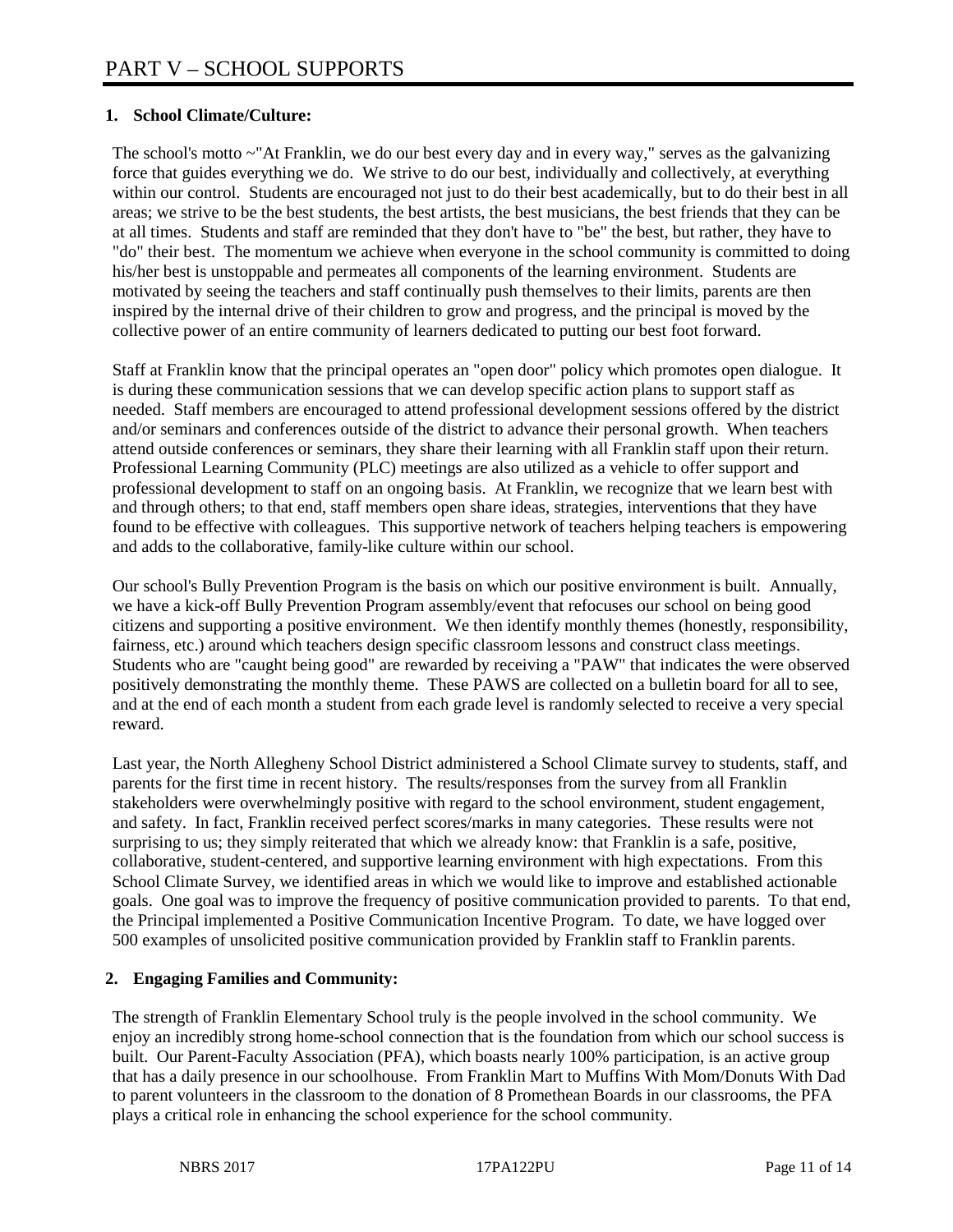We are continually looking for community service projects and/or charitable organizations to support. Through a 5 year commitment with the Kilimanjaro Education Foundation, we raised funds that were used to build and supply a full library to a school in Tanzania. Most recently, we have focused our efforts on more localized projects. Just since this January (2017), we have raised over \$26,000 for local projects: \$3,531 was raised through a Penny War for the Pennies From Heaven Foundation of Pittsburgh Children's Hospital; just under \$10,000 was raised through Jump Rope for the Heart for the American Heart Association; and over \$14,000 was raised for a St. Baldrick's Day head-shaving event to raise funds for childhood cancer research. Indeed, the Franklin community is a generous one committed to giving back to others who are not as fortunate as us.

We also enjoy a strong connection to our local police department. Specifically, we have partnered with a Franklin Park police officer to pilot a school safety program that is focused on critical incident response. Built on the basis of observation, communication, and proactive safety measures, we have developed procedures that tactics that will be deployed in the event our school encounters an emergency situation. We are confident in stating that we are the safest school is our region, if not in the entire state of Pennsylvania due to the specific and tactical training (including combat training, weapons disarming training, and live-time simulations) provided to us by this officer.

#### **3. Professional Development:**

The North Allegheny School District is committed to the concept of professional development that is uniquely coordinated and supported by the District. Our model consists of various components which have a positive and meaningful impact on student learning and achievement through a continuous and systemic approach to research-based professional development. Our Focus 2020 Initiative has driven a large number of the professional development topics this school year with topics focused on iPad utilization, Google Drive, Nearpod, and blended learning, just to name a few. All professional staff members are required to obtain a designated number of professional development hours related to "technology" each year. Additionally, the Technology Integrator at our building also offers weekly "tech chats" focused on technology infusion at the elementary level. These sessions, which are offered before the instructional day begins, are specifically targeted to the needs (collective and individual) of Franklin teachers.

Based on Spring 206 BrightBytes survey, 35% of teachers are spending more that 17 hours of technologyrelated professional development; this percentage doubled from 2 years ago. The amount of professional development teachers participate in is important because research shows that 14 hours of high quality professional development on a single topic is needed because the effect is statistically significant.

Throughout the course of the school year, teachers also participate in eleven in-service days with targeted topics and goals to support student achievement. Topics this year include, but were not limited to: technology, STEM, MTSS, implementation of new math program (GoMath!), diversity, data retreat, the growth mindset, and crisis response.

The building principal holds monthly Staff Meetings and PLC (professional learning community) meetings to provide additional opportunities for staff to grow professionally. One primary focus of these sessions is data analysis, during which times we closely examine interventions in place for students and the progress these students are demonstrating due to the interventions. Another major focus of Staff Meetings and PLC meetings is the further exploration of grit and the growth mindset. We have used the books "Grit- The Power of Passion and Perseverance" by Angela Duckworth and "Mindset. The New Psychology of Success" by Carol Dweck as our guides for these discussions.

## **4. School Leadership:**

The principal's philosophy is best summarized by Dr. James Comer's quote, "No significant learning occurs without a significant relationship." Franklin Elementary School provides a warm, caring, personalized learning environment in which mutual respect is the common denominator. The principal places a premium on building strong, trusting relationships with all stakeholders and treating everyone with dignity, respect, and compassion. It is the principal's belief that individuals (be they students or staff) will be far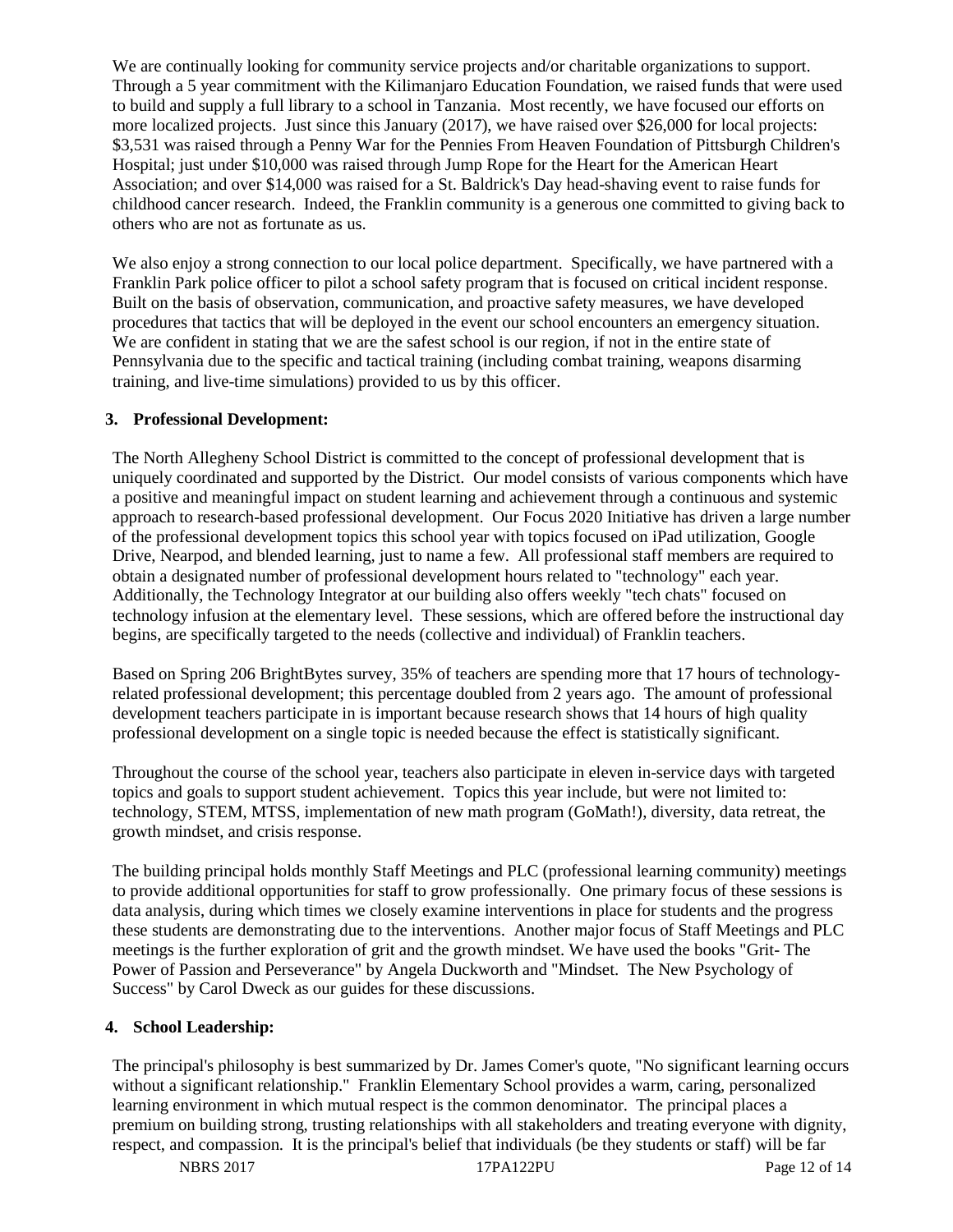more invested personally, will work harder, will demonstrated great pride and dedication, and will take greater ownership in a cause when they sincerely believe that they are in a safe, supportive environment in which their leader is sincerely concerned about them as an individual.

At Franklin, we initially focus our efforts on building strong relationships with students and parents. The principal models his philosophical approach for others by referring to every child by name and being knowledgeable of family backgrounds & dynamics. Teachers are empowered to make decisions and contribute to the continued evolution and excellence of our school. The principal fosters a work environment in which teachers feel safe taking risks and trying new ideas, an environment of distributed leadership in which teachers are supremely invested because they have a significant voice in how we operate, an environment of open communication and dialogue among all stakeholders, and an environment of trust and mutual respect. We are in this together, and there is no place we'd rather be!

The principal believes that the single most important responsibility of the school leader is to select exceptional staff members to work with students and families. He is not interested in the candidate with the highest GPA or the most extensive resume. Rather, he is interested in the educator that cares, is focused on doing good things for kids, is in education for all the right reasons, and possesses all the intangibles...flexibility, collaboration, creativity, personality, strong work ethic, etc... that make a great teacher and even better human being. Once these educators are secured, the principal trusts them, supports them, encourages them, challenges them, and cultivates them to become a cohesive unit with one common goal...doing good things for kids!

The Principal's Advisory Committee (PAC) meets bi-monthly to address building specifics issues and concerns. There is no set agenda for this meeting; rather, it is an open forum for staff members to bring forward any issues they feel need addressed within the building. The committee consists of the building principal and a representative from each grade level (K-5) and each department (special areas, support staff, paraprofessionals).

In the event the principal is not in the building, there is a chain of command in place that identifies teacher leaders who are equipped to handle any immediate issues that may arise. These teacher-leaders also serve on the building Crisis Response Team and Crisis Intervention Team. Specialized training has been provided to those on the Crisis Intervention Team as part of our collaborative work with a local police officer as previously indicated in this application.